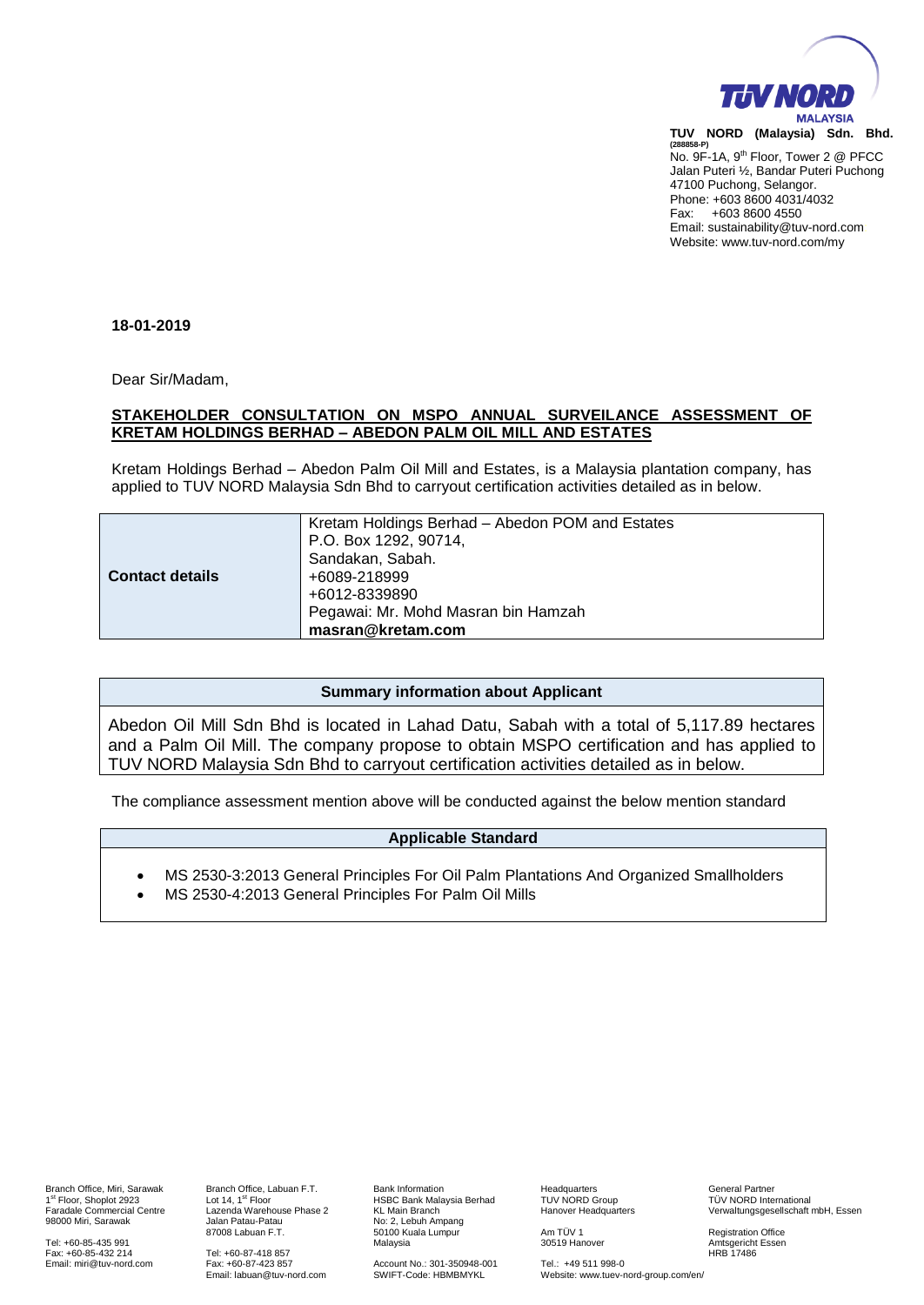

The main compliance audit are scheduled on Actual Audit Date : 18/02/2019 Date End : 21/02/2019 Total Number of days : 4 days Number of Auditor : 3 auditors

| Kilang Sawit dalam Penilaian |                                     |                                                                         |                      |                       |                                         |                |
|------------------------------|-------------------------------------|-------------------------------------------------------------------------|----------------------|-----------------------|-----------------------------------------|----------------|
| Name of<br>Palm Oil Mill     | Capacity<br>Palm Oil<br><b>Mill</b> | Location                                                                | <b>GPS reference</b> |                       | <b>Forecasted Annual output</b><br>(MT) |                |
| (POM)                        | $MT/$ Hr                            | <b>Address</b>                                                          | Longitude (E)        | Latitude (N)          | <b>CPO</b>                              | Palm<br>Kernel |
| Abedon Oil Mill<br>Sdn Bhd   | 30                                  | 56KM, Jalan<br>Lahad Datu-<br>Sandakan, 90200<br>Kinabatangan,<br>Sabah | 117°58'26.4" E       | $5^{\circ}18'44.4"$ N | 26.212.00                               | 5,831.00       |

| <b>ASSOCIATED SUPPLY BASE OF FFB TO THE ABOVE POM TO BE INCLUDED IN THIS ASSESSMENT</b> |                                                                  |                      |                           |                                  |                        |                               |
|-----------------------------------------------------------------------------------------|------------------------------------------------------------------|----------------------|---------------------------|----------------------------------|------------------------|-------------------------------|
|                                                                                         | Location                                                         | <b>GPS reference</b> |                           | <b>Area Summary (Ha)</b>         |                        | Annual                        |
| Name of estate                                                                          | <b>Address</b>                                                   | Longitude (E)        | Latitude (N)              | <b>Total</b><br>Coverage<br>Area | <b>Planted</b><br>Area | <b>Estimation</b><br>FFB (MT) |
| Kolopis Estate                                                                          | 56KM, Jalan Lahad<br>Datu-Sandakan, 90200<br>Kinabatangan, Sabah | 117°57'24.4"E        | $05^{\circ}17'52.5"$<br>N | 2,489.86                         | 2,085.37               | 41,600                        |
| <b>Tanaki Estate</b>                                                                    | 56KM, Jalan Lahad<br>Datu-Sandakan, 90200<br>Kinabatangan, Sabah | 117°56'18.2" E       | $05^{\circ}19'47.9"$<br>N | 2,628.03                         | 2,290.48               | 38,500                        |
|                                                                                         | <b>Total</b>                                                     |                      |                           | 5.117.89                         | 4,375.85               | 80,100                        |

*Note : Planted area = Mature + Immature Area*

Stakeholder consultation is one of the most important parts in certification process. Here of which, the relevant stakeholder may include but not limited to national, regional as well as local stakeholders to provide their views and opinions as to whether the applicant's certification units comply with the requirements of the applicable standard.

ensure positive certification decision. We ask you to raise any issues, both positive and negative, by sending a response by phone ( +603-86004031/4032 ) , fax or by E-mail ( <u>sustainability@tuv-</u>  $\frac{1}{2}$  ordering a Teeperice by Prichet (Trees ecosities), there is by  $\frac{1}{2}$  [nord.com](mailto:sustainability@tuv-nord.com) ) to our TUV NORD Malaysia Sdn Bhd office as indicated below. This letter is to invite all stakeholders to take part in this consultation procedure as you contributed to

Stakeholders shall giving complaints or grievances of the management unit concerned by following Union-besite orial group complements of group.com or intermediagonism can concentred by renorming<br>TUV NORD Malaysia Sdn Bhd procedure [\(https://www.tuv-nord.com/my/en/our](https://www.tuv-nord.com/my/en/our-services/sustainability/)[services/sustainability/](https://www.tuv-nord.com/my/en/our-services/sustainability/)). All sources of any information provided will be confidential to the CB. Any disclosure of the information provided shall be carried out prior consent of the stakeholder group encerned. A copy of MSPO standard can be obtained from this link (https://www.mpocc.org.my/). 30519 Hanover Amtsgericht Essen

Branch Office, Miri, Sarawak 1st Floor, Shoplot 2923 Faradale Commercial Centre 98000 Miri, Sarawak

Tel: +60-85-435 991 Fax: +60-85-432 214 Email[: miri@tuv-nord.com](mailto:miri@tuv-nord.com) Branch Office, Labuan F.T. Lot  $14.1<sup>st</sup>$  Floor Lazenda Warehouse Phase 2 Jalan Patau-Patau 87008 Labuan F.T.

Tel: +60-87-418 857 Fax: +60-87-423 857 Email: labuan@tuv-nord.com Bank Information HSBC Bank Malaysia Berhad KL Main Branch No: 2, Lebuh Ampang 50100 Kuala Lumpur Malaysia

Account No.: 301-350948-001 SWIFT-Code: HBMBMYKL

**Headquarters** TUV NORD Group Hanover Headquarters

Am TÜV 1

30519 Hanover

General Partner TÜV NORD International Verwaltungsgesellschaft mbH, Essen

Registration Office Amtsgericht Essen HRB 17486

Tel.: +49 511 998-0 Website: www.tuev-nord-group.com/en/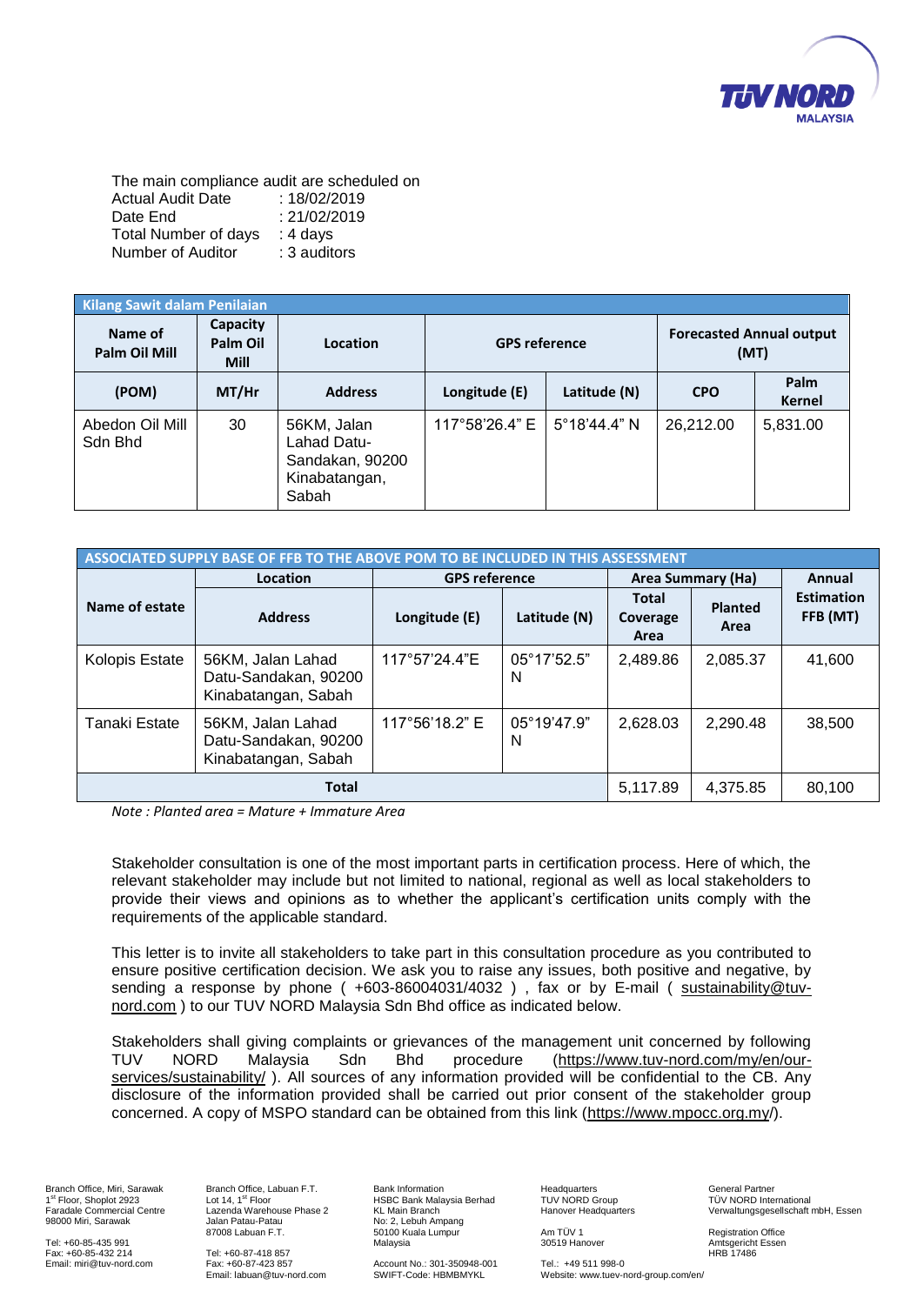

Please considered the below point as your guidance:

- Environmental protection.
- Biodiversity conservation.
- Opportunities for employment.
- Provision of housing, sanitation, amenities and educational support.
- Company approach to community development.
- Participation in decision making.
- Any other issue, both positive and negative that you consider may be of relevance to the assessment.
- Issues relating to other plantations owned by the company not included in this assessment.

Details on the audit team:

### **LEAD ASSESSOR**

### **Muhamad Norhisham Bin Abu Hassan (Lead Auditor)**

He will be leading the audit and will be auditing MSPO for Transparency, Economic and Financial Viability, Best Practices, Conservation & Biodiversity, Social, New Planting, Human Resources.

### **SUPPORTING ASSESSORS**

| <b>Sheron Pui Ling Wui</b> | She will be auditing for Social.                                |  |
|----------------------------|-----------------------------------------------------------------|--|
| Khairul<br>Muhammad        | He will be auditing for Good Agriculture Practices.             |  |
| Anuar Bin Azizul Hassan    |                                                                 |  |
|                            | Khairul Anuar Bin Ismail   He will be auditing for Environment. |  |
| (trainee)                  |                                                                 |  |
| Nor'adhlin<br>Sofia        | <b>Binti</b> She will be observer for this audit.               |  |
| Razali                     |                                                                 |  |

Branch Office, Miri, Sarawak 1st Floor, Shoplot 2923 Faradale Commercial Centre 98000 Miri, Sarawak

Tel: +60-85-435 991 Fax: +60-85-432 214 Email[: miri@tuv-nord.com](mailto:miri@tuv-nord.com) Branch Office, Labuan F.T. Lot  $14.1<sup>st</sup>$  Floor Lazenda Warehouse Phase 2 Jalan Patau-Patau 87008 Labuan F.T.

Tel: +60-87-418 857 Fax: +60-87-423 857 Email: labuan@tuv-nord.com Bank Information HSBC Bank Malaysia Berhad KL Main Branch No: 2, Lebuh Ampang 50100 Kuala Lumpur Malaysia

Account No.: 301-350948-001 SWIFT-Code: HBMBMYKL

**Headquarters** TUV NORD Group Hanover Headquarters

Am TÜV 1 30519 Hanover

Tel.: +49 511 998-0

Website: www.tuev-nord-group.com/en/

General Partner TÜV NORD International Verwaltungsgesellschaft mbH, Essen

Registration Office Amtsgericht Essen HRB 17486